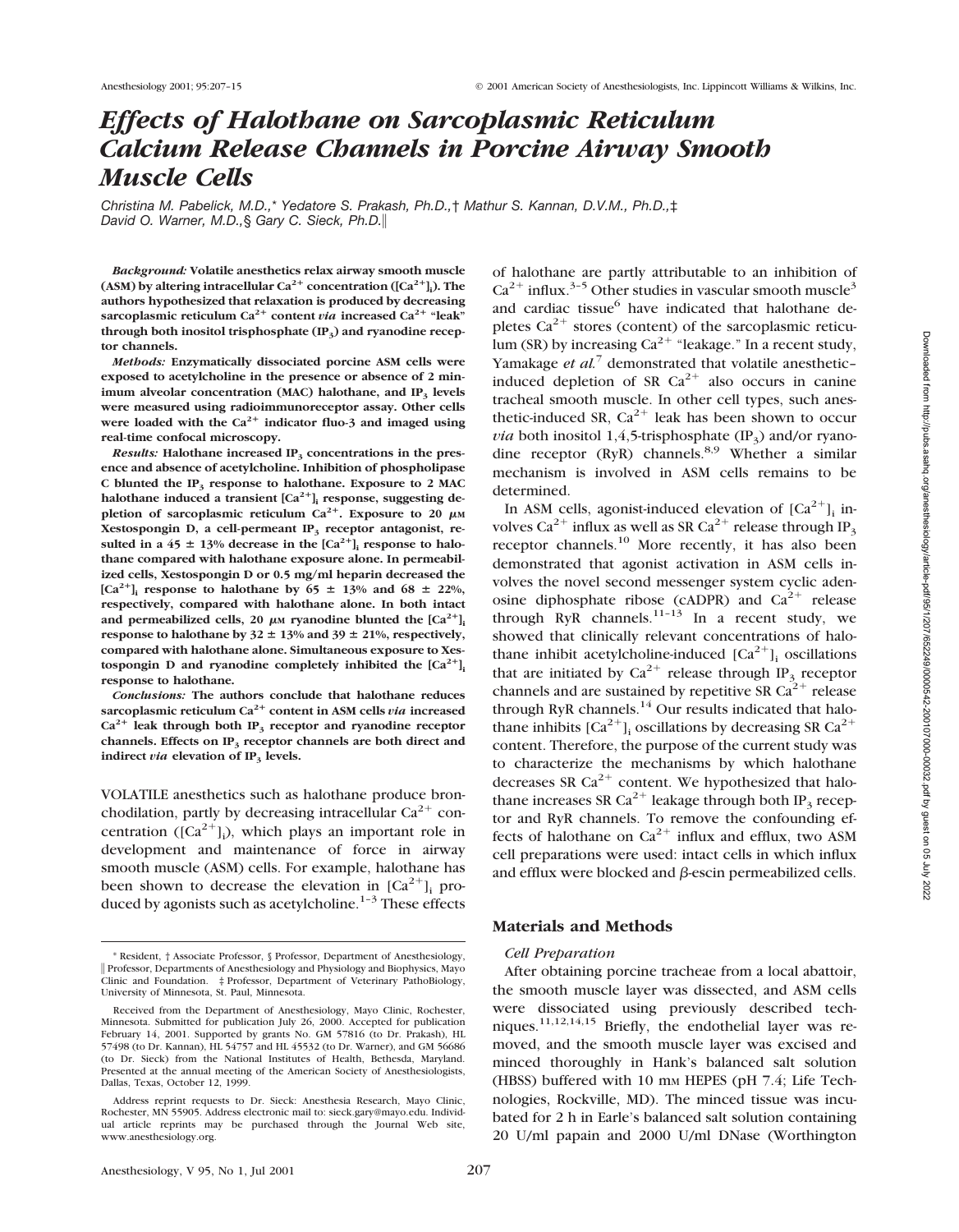Biochemical Corp., Lakewood, NJ), and subsequently at 37°C with 1 mg/ml type IV collagenase (Worthington Biochemical Corp.) for another hour. The cells were then gently triturated, centrifuged, and resuspended in minimum essential medium containing 10% fetal calf serum. The isolated cells were split into two batches for IP<sub>3</sub> measurements and confocal imaging.

# *Inositol Triphosphate Measurements*

Measurements of  $IP_3$  in ASM samples were performed using a radioreceptor assay.<sup>16,17</sup> ASM cell suspensions  $(10^6 \text{ cells/ml})$  were placed in test tubes and aerated with  $95\%$  O<sub>2</sub> and  $5\%$  CO<sub>2</sub>. The test tubes were placed on ice to minimize protein degradation. Cells were taken through one of the following protocols: (1) HBSS (vehicle control) for 2 min; (2) 1  $\mu$ M acetylcholine in HBSS for 2 min; (3) 2 minimum alveolar concentration (MAC) halothane for 2 min; (4) 1  $\mu$ M acetylcholine and 2 MAC halothane for 2 min; (5) 10  $\mu$ M U73122 (Sigma Chemicals, St. Louis, MO), an inhibitor of phospholipase C (PLC), for 5 min, followed by 1  $\mu$ M acetylcholine for 2 min; (6) 10  $\mu$ M U73122 for 5 min followed by 2 MAC halothane; and  $(7)$  10  $\mu$ M U73122 for 5 min. A high concentration of U73122 was used to ensure maximum inhibition of PLC. One set of control experiments was performed to determine whether halothane by itself interfered with the  $IP_3$  assay. HBSS with no ASM cells was bubbled with halothane, and the solution was processed as for the ASM cells.

After one of the aforementioned exposures, reactions were terminated by addition of equal volume of ice-cold 1 <sup>M</sup> trichloroacetic acid. The trichloroacetic acid was extracted from the medium using trioctylamine and trichloro-trifluoroethane in a 1:3 ratio. The cell-free extract was then used to measure  $IP_3$  concentrations, using a commercially available radioreceptor assay (NEN Research Products, Boston, MA).<sup>16,17</sup> The measurement technique is similar to that used by other investigators.<sup>7</sup> A Lowry protein assay was used to measure protein concentrations for normalization of  $IP_3$  concentrations.<sup>18</sup>

## *Real-time Confocal Imaging*

Freshly dissociated cells were plated on collagencoated glass coverslips and incubated in 5%  $CO<sub>2</sub>$  at 37 $^{\circ}$ C for 1–2 h. Exclusion of trypan blue was used to assess cell viability  $(>=)90\%$  of all cells). After incubation in minimum essential medium, each coverslip was washed with HBSS. The coverslip was then transferred to HBSS containing  $5 \mu M$  of the cell-permeant form of the fluorescent  $Ca^{2+}$  indicator fluo-3 AM (Molecular Probes, Eugene, OR) and incubated for 30–45 min at 37°C. The coverslip was then washed in HBSS and mounted on an open slide chamber (RC-25F; Warner Instruments, Hamden, CT). Cells were perfused at 2–3 ml/min and maintained at room temperature.

The technique for real-time confocal imaging of ASM

cells has been previously described in detail.<sup>11,12,15</sup> Briefly, cells were visualized using an Odyssey XL realtime confocal system (Noran Instruments, Middleton, WI) equipped with an Ar-Kr laser and attached to a Nikon Diaphot microscope. A Nikon 40X/1.3 oil-immersion objective lens (Melville, NY) was used for  $Ca^{2+}$ imaging. Image size was set to  $640 \times 480$  pixels, and pixel area was calibrated using a stage micrometer (0.063  $\mu$ m<sup>2</sup>/pixel). The optical section thickness for the  $40\times$  lens was set at 1  $\mu$ m by controlling the slit size on the confocal system. The 488-nm laser line was used to excite fluo-3, and emissions were collected using a 515-nm long-pass filter and a high-sensitivity photomultiplier tube. Based on previous experience,  $11,12,15$  a fixed combination of laser intensity (20% of maximum) and photomultiplier gain (1,700 from a maximum of 4,096) was used to ensure that pixel intensities within cells ranged between 25 and 254 gray levels. At these settings, laser power output at 3 mW varied less than 1% across a 15-min period, and only intermittent laser exposure of fluo-3 was required  $(< 5$  min), causing little detectable photobleaching ( $\leq$ 1%). Measurements of  $[Ca^{2+}]$ ; were obtained by defining a large region of interest around an entire cell. Software limitations allowed measurement from a maximum of eight regions of interest within a field.

# *Ca2*<sup>1</sup> *Calibrations*

Although fluo-3 is a nonratiometric  $Ca^{2+}$  indicator, several studies have used *in vitro* calibrations where fluorescence levels are measured at known  $Ca^{2+}$  concentrations; however, the dissociation constant  $(K_d)$  of the fluorescent dye differs *in vitro versus in vivo* (see Takahashi *et al.*<sup>19</sup> for a review). Therefore, as in previous studies,<sup>15,20</sup> we used an empirical *in vivo* calibration technique based on measurement of intracellular fluorescence levels at known  $[Ca^{2+}]$ <sub>i</sub> levels. Based on previous experience, a fixed combination of laser intensity (20% of maximum) and photomultiplier gain (1,700 from a maximum of 4,096) was set *a priori* to ensure pixel intensities between 25 and 255 gray levels. ASM cells loaded with  $5 \mu M$  fluo3 AM were sequentially exposed to solutions containing 10 known  $Ca^{2+}$  concentrations (0 nm to 1.25  $\mu$ M; Calcium Calibration Buffer Kit, Molecular Probes) and 10  $\mu$ M of the Ca<sup>2+</sup> ionophore A-23187. This technique allowed equilibration of  $[Ca^{2+}]$ <sub>i</sub> and extracellular  $\lceil Ca^{2+} \rceil$ .

Previous studies have used the equation:

$$
[\,Ca^{2+} ]_i = K_d \, \frac{F-F_{min}}{F_{max}-F}
$$

to calculate  $[Ca^{2+}]$ ; levels from fluorescence values (F), where  $F_{\text{min}}$  is the fluorescence at minimal  $[Ca^{2+}]$ <sub>i</sub> concentrations (0 nm in this study) and  $F_{\text{max}}$  is the fluorescence at saturating concentrations, determined using a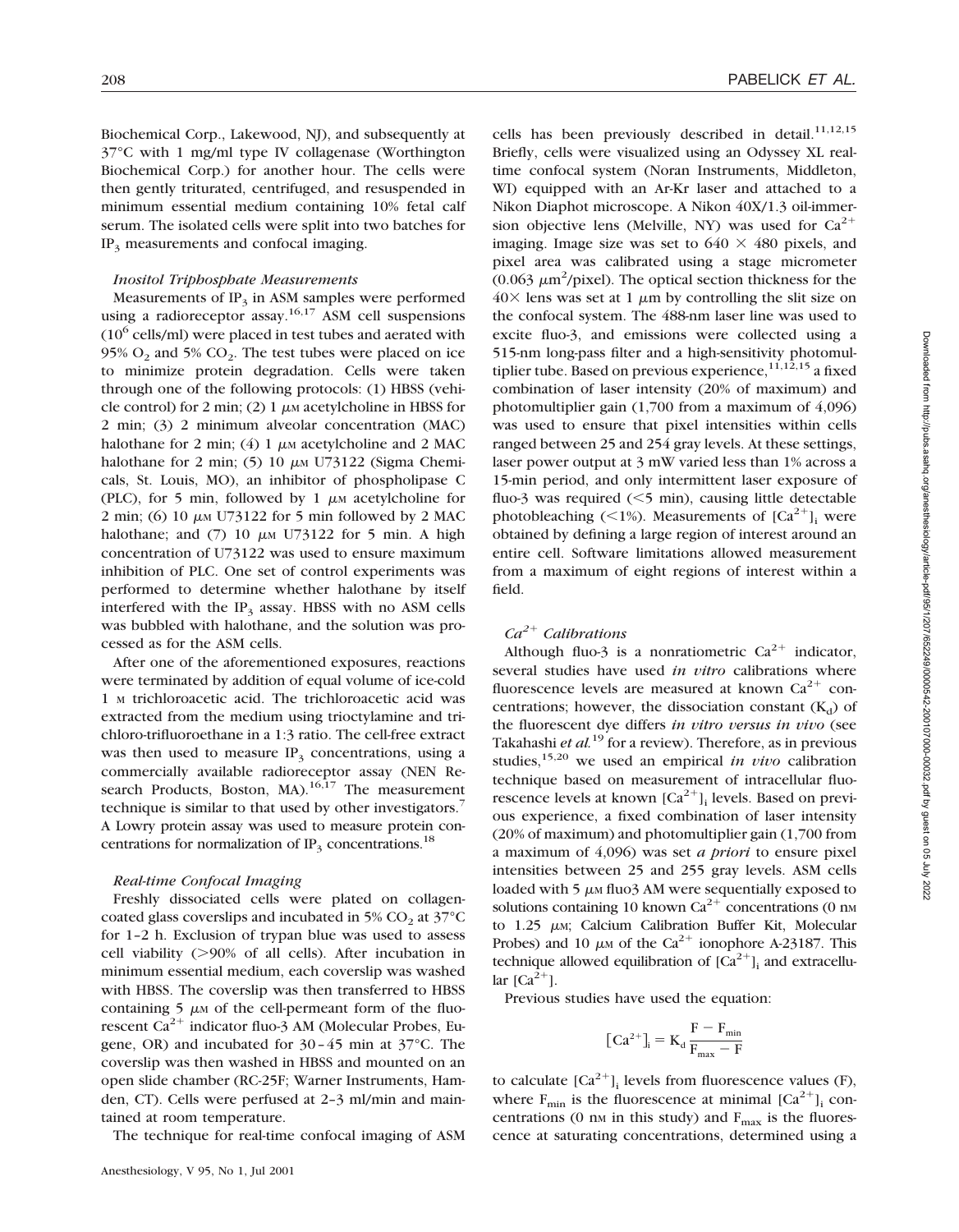buffer and ionophore technique similar to the one described above.<sup>19</sup> Using the  $F_{\text{min}}$ ,  $F_{\text{max}}$ , and gray level values from our measurements in ASM cells as previously described, we calculated the apparent  $K_d$  for fluo-3 in our system to be  $455 \pm 89$  nm (mean of 10 calibrations), which is comparable to the 400 nm reported in previous studies. $19,20$ 

#### *Administration of Halothane*

A calibrated online vaporizer was used to deliver halothane (Wyeth-Ayerst Laboratories, St. Davids, PA) to the aerating gas mixture (95%  $O_2$ , 5%  $CO_2$ ). The vaporizer setting produced aqueous concentrations of halothane in the HBSS equivalent to 2 MAC at room temperature. The halothane concentration in the perfusion chamber (in aqueous solution) was determined by gas chromatography from anerobically obtained samples using an electron capture detector (Hewlett-Packard 5880A, Palo Alto, CA), as described previously.<sup>21</sup> In the solutions used to examine the effects of halothane, the concentrations for 2 MAC halothane were  $0.47 \pm 0.03$  mm.

# *Experimental Protocols*

Effect of Halothane on Intracellular Ca<sup>2+</sup> Concen**tration.** In the first set of experiments, intact ASM cells were preexposed to zero- $Ca^{2+}$  HBSS and 1 mm lanthanum chloride (Sigma) to nonspecifically inhibit both  $Ca^{2+}$  influx and efflux across the plasma membrane.<sup>14,15</sup> During these conditions in which the SR was effectively isolated, cells were exposed to 2 MAC halothane, and the  $[Ca^{2+}]$ <sub>i</sub> response was recorded.

In a second set of experiments, ASM cells were first permeabilized with 25  $\mu$ M  $\beta$ -escin (Sigma) as described previously.<sup>11,14</sup> This permeabilization procedure allows for entry of large-molecular-weight compounds into the cytosolic compartment and for control of cytosolic  $Ca^{2+}$ concentrations *via* externally applied solutions of known  $Ca^{2+}$  concentration (pCa, negative logarithm of  $Ca<sup>2+</sup>$  concentration). However, the confounding effects of  $Ca^{2+}$  fluxes across the cell membrane are removed. Furthermore, unlike Triton-X permeabilization,  $\beta$ -escin does not destroy receptor and G-protein structures in the plasma membrane and allows for agonist stimulation if necessary. The pCa solutions were prepared as described by Fabiato, $22$  with stabilization constants described by Godt and Lindley. $^{23}$ 

After  $\beta$ -escin permeabilization, cells were exposed to 9.0 pCa for 2 min, and the SR was then loaded by exposure to 6.3 pCa for 15 min. The cells were then exposed to 2 MAC halothane in 6.3 pCa, and the  $[Ca^{2+}]$ . response was recorded.

**Effect of Inhibition of Inositol Triphosphate Receptor Channels.** Intact ASM cells were first exposed to 2 MAC halothane in zero-Ca<sup>2+</sup> HBSS and lanthanum chloride as previously described. The cells were then washed for 10 min and then for an additional 5 min with medium containing  $20 \mu$ M Xestospongin D (XeD; Calbiochem, San Diego, CA), a potent cell-permeant inhibitor of IP<sub>3</sub> receptor channels.<sup>24</sup> In the continued presence of XeD, cells were reexposed to 2 MAC halothane. In control experiments, cells were exposed twice to halothane with an intervening 15-min wash period.

In a second set of experiments,  $\beta$ -escin–permeabilized cells were exposed to 2 MAC halothane in 6.3 pCa. The cells were then washed for 10 min in 6.3 pCa, and for an additional 5 min in 20  $\mu$ M XeD in 6.3 pCa. They were then reexposed to halothane. Other cells were exposed to 0.5 mg/ml heparin instead of XeD, and then to halothane. We previously demonstrated that heparin can enter  $\beta$ -escin–permeabilized cells and inhibits IP<sub>3</sub> receptor channels.<sup>11,14</sup> In the current study also, inhibition of IP<sub>3</sub> receptor channels by XeD or heparin was confirmed by a lack of an  $\lceil Ca^{2+} \rceil$  response to 10  $\mu$ M IP<sub>3</sub> (Sigma) at the end of the experimental protocol, after a reloading of the SR with 6.3 pCa. In corresponding control experiments, cells were exposed twice to exogenous  $IP_3$  with just an intervening wash. In other control experiments, cells were exposed twice to halothane in 6.3 pCa with an intervening 15-min wash period.

In a third set of experiments, the direct effect of halothane on  $IP_3$  receptor channels independent of elevation of  $IP_3$  was examined. Intact ASM cells were first exposed to 2 MAC halothane in zero- $Ca^{2+}$  HBSS and lanthanum chloride as previously described. The cells were then washed for 10 min and then for an additional 5 min with medium containing 10  $\mu$ M U73122 (Sigma). In the continued presence of U73122, cells were reexposed to halothane. To further verify the direct effect of halothane on  $IP_3$  receptor channels, cells were washed, exposed to U73122 as well as XeD, and then exposed for a third time to halothane.

In a fourth set of experiments, the interactions between halothane and exogenous IP<sub>3</sub> on SR Ca<sup>2+</sup> release were examined in  $\beta$ -escin–permeabilized ASM cells. After the first exposure to 10  $\mu$ M IP<sub>3</sub> in 6.3 pCa, cells were washed in 6.3 pCa and exposed simultaneously to 2 MAC halothane and  $IP_3$ .

**Effect of Inhibition of Ryanodine Receptor Channels.** Intact ASM cells were first exposed to 2 MAC halothane in zero-Ca<sup>2+</sup> HBSS and lanthanum chloride and then washed for 10 min. The cells were then exposed for an additional 5 min to 20  $\mu$ M ryanodine (Sigma) to inhibit RyR channels. $11,15$  In the continued presence of ryanodine, cells were reexposed to 2 MAC halothane.

In a second set of experiments,  $\beta$ -escin-permeabilized cells were exposed to 2 MAC halothane in 6.3 pCa. The cells were then washed for 10 min in 6.3 pCa and then for an additional 5 min in 20  $\mu$ M ryanodine in 6.3 pCa. The cells were then reexposed to halothane.

**Effect of Simultaneous Inhibition of Inositol Triphosphate and Ryanodine Receptor Channels.**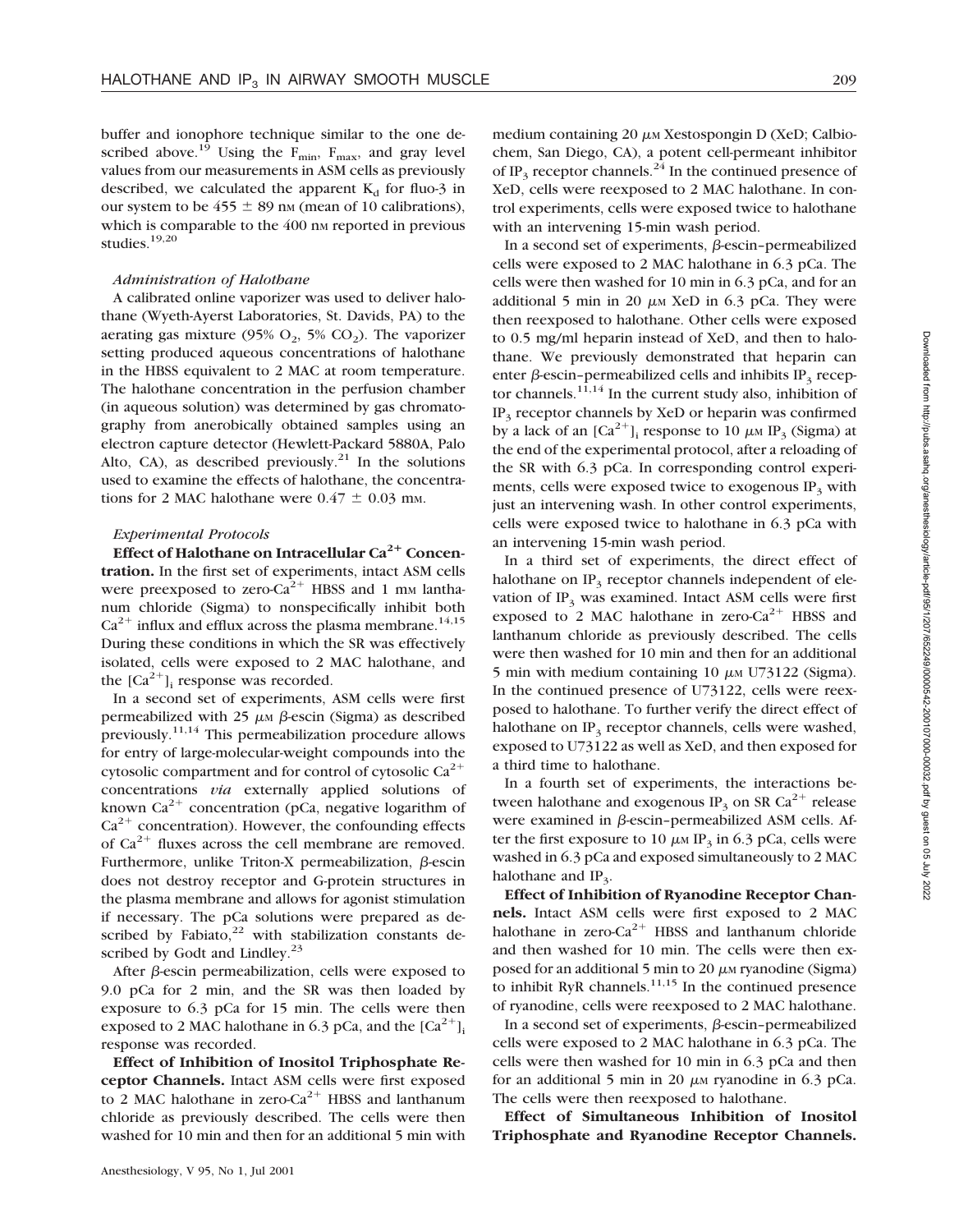Intact ASM cells were first exposed to 2 MAC halothane in zero- $Ca^{2+}$  HBSS and lanthanum chloride and then washed for 10 min. The cells were then exposed for an additional 5 min to 20  $\mu$ M XeD and 20  $\mu$ M ryanodine to simultaneously inhibit both  $IP_3$  and RyR channels. In the continued presence of these inhibitors, cells were reexposed to 2 MAC halothane.

In a second set of experiments,  $\beta$ -escin–permeabilized cells were exposed to 2 MAC halothane in 6.3 pCa, washed for 10 min in 6.3 pCa, and then exposed for an additional 5 min to 20  $\mu$ M XeD and 20  $\mu$ M ryanodine in 6.3 pCa. The cells were then reexposed to halothane.

#### *Statistical Analysis*

Inositol triphosphate measurements were compared using the independent Student *t* test. In these studies, n refers to the number of samples. For  $Ca^{2+}$  imaging experiments, it was not possible to apply all of the experimental protocols to every cell or to cells obtained from every animal. In each experiment, at least three and up to five cells were analyzed from each coverslip. If not otherwise stated, comparisons before and after halothane and/or inhibitor exposure were made using paired *t* tests. Bonferroni correction was used for pairwise comparisons. A  $P$  value  $\leq 0.05$  was considered statistically significant. In all studies relating to single cells, n refers to the number of cells. Cells were obtained from eight animals; however, no attempt was made to determine interanimal variability in  $Ca^{2+}$  imaging studies. Values are reported as mean  $\pm$  SD.

#### **Results**

#### *Inositol Triphosphate Measurements*

In ASM cells that were exposed to HBSS only for 2 min (vehicle control), IP<sub>3</sub> concentrations were 1.92  $\pm$ 0.07 pmol/10<sup>6</sup> cells or 17.12  $\pm$  11.56 pmol/mg protein  $(n = 5)$ . Exposure to 1  $\mu$ m acetylcholine resulted in an approximately twofold increase in  $IP<sub>3</sub>$  concentrations (fig. 1;  $P \le 0.05$ ). Preexposure to 2 MAC halothane alone for 2 min also resulted in significantly elevated  $IP<sub>3</sub>$  concentrations ( $P < 0.05$ ) that were almost fourfold higher than that obtained with exposure to acetylcholine alone. Simultaneous exposure to both acetylcholine and halothane increased  $IP_3$  concentrations beyond those observed with acetylcholine or halothane alone ( $P \le 0.05$ ). Inhibition of PLC by U73122 significantly blunted the acetylcholine-induced  $IP_3$  response to approximately 25% of that observed with acetylcholine alone ( $P <$ 0.05). In contrast, halothane-induced elevation of  $IP_3$ was decreased by U73122 to only approximately 95% of that observed with halothane alone (fig. 1;  $P \le 0.05$ ). In control experiments, U73122 alone slightly decreased IP<sub>3</sub> concentrations in unstimulated cells (97  $\pm$  4%), but this decrease was not significant. Exposure of HBSS to



Fig. 1. Effect of halothane on inositol triphosphate (IP<sub>3</sub>) concentrations in porcine airway smooth muscle cells. IP<sub>3</sub> concen**trations were measured using radioimmunoreceptor assay.** Compared with unstimulated control, IP<sub>3</sub> concentrations were **significantly (***P* **< 0.05) elevated by exposure to acetylcholine, 2 minimum alveolar concentration (MAC) halothane, and a combination thereof. The IP<sub>3</sub> response to simultaneous application of acetylcholine and halothane was significantly greater than that induced by either agent alone. Inhibition of phospholipase** C by U73122 significantly blunted the  $IP_3$  response to both **acetylcholine and halothane, but the effect on halothane was considerably smaller. \*Significant (***P* **< 0.05) difference from unstimulated control. †Significant difference from acetylcholine exposure alone. §Significant difference from halothane exposure alone.**

halothane did not result in any detectable levels of  $IP<sub>3</sub>$  in the assay.

# *Intracellular Ca2*<sup>1</sup> *Concentration Measurements*

**Effect of Halothane on Intracellular Ca<sup>2+</sup> Concentration.** In intact ASM cells where both  $Ca^{2+}$  influx and efflux across the plasma membrane were nonspecifically inhibited by preexposure to zero- $Ca^{2+}$  HBSS and lanthanum chloride, basal  $\lbrack Ca^{2+}\rbrack$  ranged from 90 to 130 nm  $(108 \pm 49 \text{ nm}; \text{ n} = 12)$ . These values were not significantly different from  $[Ca^{2+}]$ <sub>i</sub> when cells were perfused with normal HBSS (80–125 nm;  $94 \pm 42$  nm). During these conditions, exposure to 2 MAC halothane induced a transient  $\lceil Ca^{2+} \rceil$  response after an approximately 10-s delay (fig. 2A). The profile of the  $[Ca^{2+}]$ <sub>i</sub> response to halothane was comparable to that observed with halothane in previous studies from our laboratory.<sup>14</sup> The rate of increase of the  $[Ca^{2+}]$ <sub>i</sub> response (measured over a 1-s interval) was 20  $\pm$  17 nm/s, peak amplitude was 500  $\pm$ 42 nm, and rate of decrease (also measured over 1 s) was  $75 \pm 14$  nm/s. After washout, reexposure to halothane produced another transient  $[Ca^{2+}]$ ; response with a profile that was not significantly different from the first response (fig. 2A), with a rate of increase of  $23 \pm$ 17 nm/s, peak amplitude of  $485 \pm 45$  nm, and rate of decrease of 82  $\pm$  17 nm/s.

In  $\beta$ -escin–permeabilized cells, exposure to 2 MAC halothane in 6.3 pCa also resulted in a transient  $[Ca^{2+}].$ response that was qualitatively similar in profile to that observed in intact cells (fig. 2B). As in previous studies,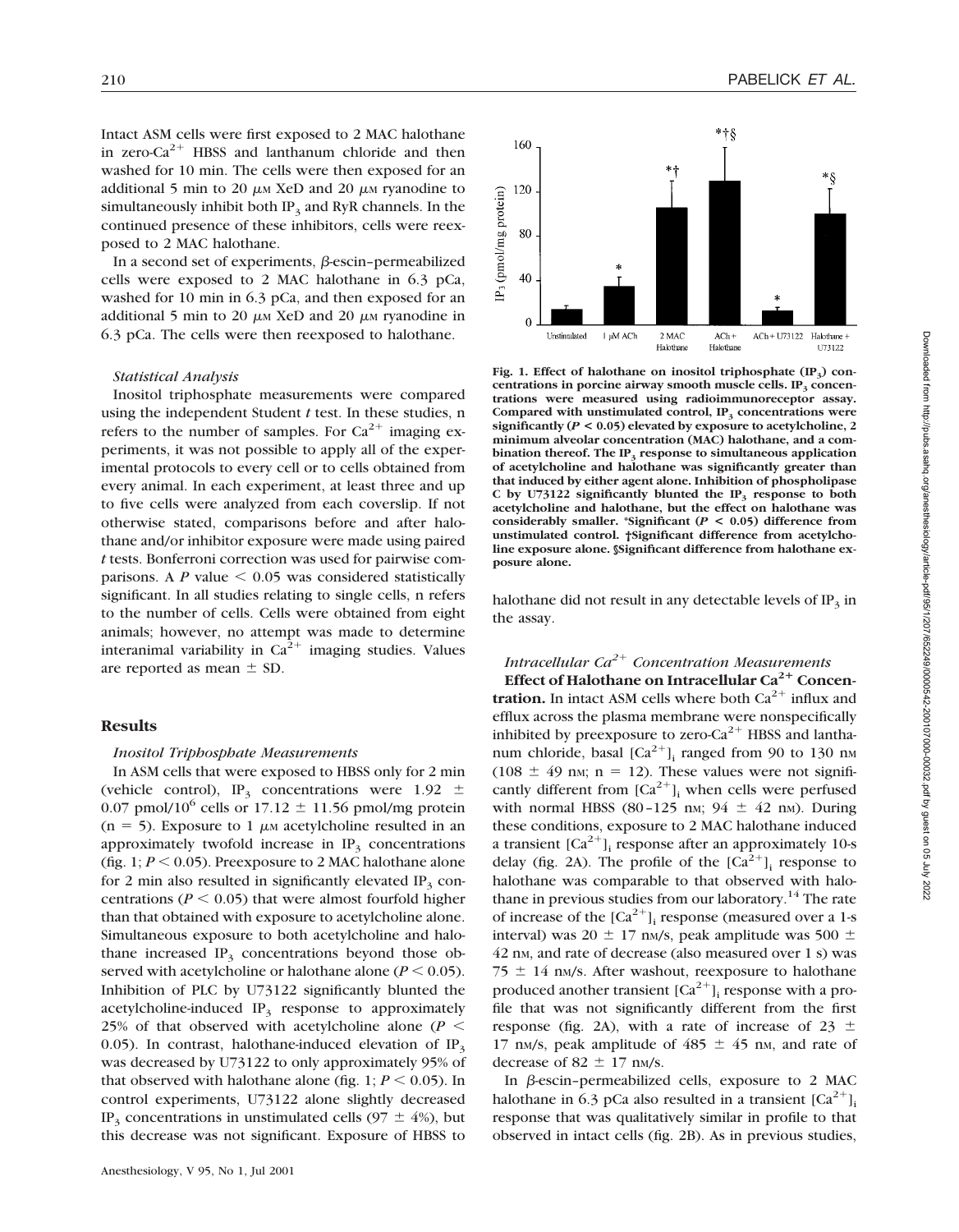**Fig. 2. Representative examples of the in**tracellular Ca<sup>2+</sup> concentration ([Ca<sup>2+</sup>]<sub>i</sub>) response of intact  $(A)$  and  $\beta$ -escin–perme**abilized (***B***) airway smooth muscle cells to 2 minimum alveolar concentration (MAC) halothane.** In intact cells,  $Ca^{2+}$  **influx and efflux across the plasma membrane were nonspecifically blocked using zero extracellular Ca2**<sup>1</sup> **and lanthanum chloride. During these conditions, exposure to halothane induced a transient**  $[Ca^{2+}]$  **response that was reproducible after an intervening washout. A similar effect was elicited with cells in which plasma membrane effects were eliminated by permeabilization. Amplitude bar for (***A***) only.**



we did not attempt to quantify the amplitude of the  $[Ca^{2+}]$ ; response in permeabilized cells because of indeterminate amounts of fluo-3 leakage after exposure to  $\beta$ -escin.<sup>14</sup> To ensure that there was minimal continued leakage of dye through the course of the protocol, control experiments were performed in which the cells were exposed to the same agent (*e.g.*, halothane) twice with an intervening washout period (fig. 2B). In these studies, we found the amplitude of the second  $[Ca^{2+}]$ . response to be  $94 \pm 9\%$  of the first response (n = 10). Furthermore, in subsequent protocols, comparisons of anesthetic–drug effects were made only within a cell and not across cells.

**Effect of Inhibition of Inositol Triphosphate Receptor Channels.** In intact ASM cells with blocked  $Ca^{2+}$  influx and efflux, exposure to 2 MAC halothane produced a transient  $[Ca^{2+}]$ <sub>i</sub> response as previously described. Subsequent exposure to 20  $\mu$ M XeD did not

**Fig. 3. Effect of halothane on inositol triphosphate (IP3) receptor channels in** intact  $(A)$  and  $\beta$ -escin–permeabilized  $(B)$ **airway smooth muscle (ASM) cells. During** conditions of blocked Ca<sup>2+</sup> influx and ef**flux, halothane induced a transient intra**cellular  $Ca^{2+}$  concentration  $([Ca^{2+}]_i)$  re**sponse even when IP<sub>3</sub> receptor channels were blocked by a membrane permeant inhibitor, Xestospongin D (XeD). These data indicate that halothane increases sarcoplasmic reticulum Ca2**<sup>1</sup> **release also through ryanodine receptor (RyR) chan**nels. The decrease in the  $[Ca^{2+}]$ **i** response **to halothane during these conditions is consistent with figure 3, indicating the IP3 receptor component. Amplitude bar for**  $(A)$  only. MAC = minimum alveolar **concentration.**



In  $\beta$ -escin–permeabilized cells (n = 9) first exposed to 2 MAC halothane in 6.3 pCa, subsequent exposure to halothane in the presence of 20  $\mu$ M XeD also significantly blunted the second  $[Ca^{2+}]$ <sub>i</sub> response (fig. 3B; 56  $\pm$  22%) control). In other cells exposed to 0.5 mg/ml heparin instead of XeD ( $n = 5$ ), the second exposure to halothane also resulted in a diminished  $[Ca^{2+}]$ <sub>i</sub> response (54  $\pm$  31% control). In both protocols, exposure to 10  $\mu$ M  $IP<sub>3</sub>$  at the termination of the protocol did not produce a significant elevation in  $[Ca^{2+}]_i$ , confirming complete inhibition of  $IP_3$  receptor channels by XeD or heparin. In

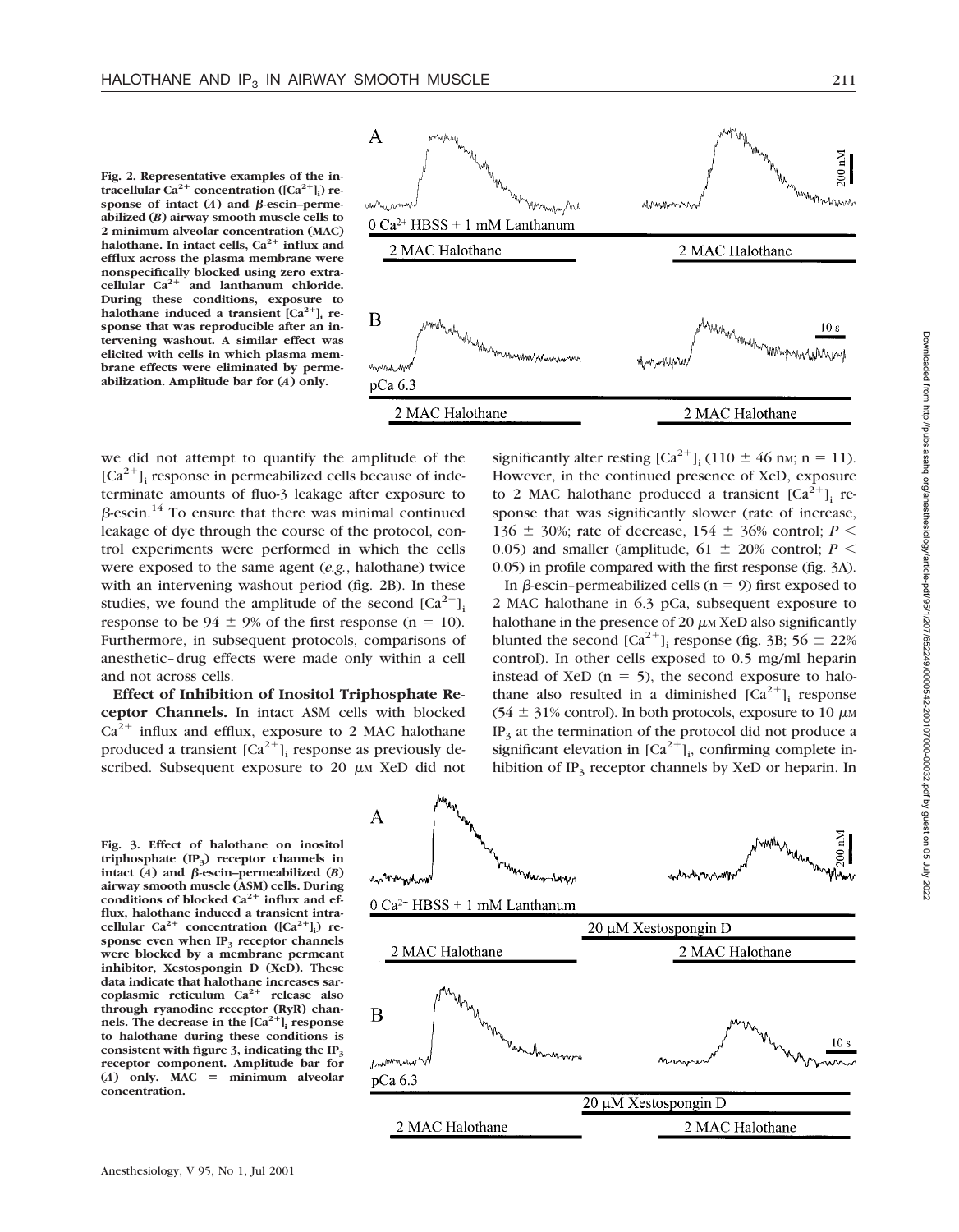

control experiments, where cells were exposed twice to IP3 with just an intervening wash, there was no significant difference in the two  $[Ca^{2+}]$ <sub>i</sub> responses (second exposure was  $95 \pm 8\%$  of first exposure). These control data are consistent with our previous study.<sup>11,14</sup>

In a third set of experiments, the direct effect of halothane on  $IP_3$  receptor channels was examined in the presence of U73122, which inhibited PLC. During these conditions, the  $[Ca^{2+}]$ <sub>i</sub> response to halothane was 80  $\pm$ 15% of control (first exposure to halothane;  $P \le 0.05$ ). Further inhibition of  $IP_3$  receptor channels with XeD, in the continued presence of U73122, resulted in a response to halothane that was  $58 \pm 10\%$  of the first exposure ( $P \le 0.05$ ) but was not significantly different from the response in the presence of XeD alone (61  $\pm$ 20%; see above).

In a fourth set of experiments, where the interaction between halothane and exogenous IP<sub>3</sub> on SR Ca<sup>2+</sup> release was examined, the  $[Ca^{2+}]$ <sub>i</sub> response to simultaneous application of IP<sub>3</sub> and halothane was 126  $\pm$  14% of the response to IP<sub>3</sub> alone ( $P < 0.05$ ).

**Effect of Inhibition of Ryanodine Receptor Chan**nels. In intact ASM cells with inhibited  $Ca<sup>2+</sup>$  influx and efflux, exposure to 20  $\mu$ M ryanodine slightly elevated basal  $\left[\text{Ca}^{2+}\right]_i$  (150  $\pm$  11 nm; *P* < 0.05; n = 13). In the



**Fig. 4. Effect of halothane on ryanodine receptor channels in intact (***A***) and**  $\beta$ **-escin–permeabilized (***B***) airway smooth muscle cells. During conditions of blocked Ca2**<sup>1</sup> **influx and efflux, halothane induced** a transient intracellular Ca<sup>2+</sup> concentration ([Ca<sup>2+</sup>]<sub>i</sub>) response even when ryano**dine receptor channels were blocked by high concentrations of ryanodine. These data indicate that halothane increases sarcoplasmic reticulum Ca2**<sup>1</sup> **release through inositol triphosphate receptor channels.** The decrease in the  $[Ca^{2+}]$ <sub>i</sub> response to **halothane during these conditions suggests a ryanodine receptor component.** Amplitude bar for  $(A)$  only. MAC = mini**mum alveolar concentration.**

continued presence of ryanodine, exposure to 2 MAC halothane resulted in transient  $Ca^{2+1}$  response that was also considerably slower (rate of increase,  $146 \pm 43\%$ ; rate of decrease,  $175 \pm 50\%$  control;  $P < 0.05$ ) and smaller (amplitude,  $43 \pm 29\%$  control;  $P \le 0.05$ ) compared with the first response in the absence of ryanodine (fig. 4A). Compared with the  $[Ca^{2+}]$ <sub>i</sub> response to halothane in the presence of XeD, the response in the presence of ryanodine was significantly smaller when expressed as percentage of control ( $P \le 0.05$ ). However, it must be emphasized that these experiments were conducted in separate cells.

In  $\beta$ -escin–permeabilized cells first exposed to 2 MAC halothane in 6.3 pCa, addition of 20  $\mu$ M ryanodine also resulted in a significantly smaller  $[Ca^{2+}]$ <sub>i</sub> response on reexposure to halothane (fig. 4B;  $50 \pm 24\%$  control; *P* <  $0.05$ ; n = 8).

**Simultaneous Inhibition of Inositol Triphosphate and Ryanodine Receptor Channels.** In intact ASM cells (n = 11) where  $Ca^{2+}$  influx and efflux were inhibited and a  $[Ca^{2+}]$ <sub>i</sub> response to halothane was first verified, simultaneous addition of 20  $\mu$ M XeD and 20  $\mu$ M ryanodine completely abolished the subsequent  $[Ca^{2+}]$ <sub>i</sub> response to halothane (fig. 5).

In  $\beta$ -escin–permeabilized cells (n = 7) first exposed to

**Fig. 5. Effect of simultaneous inhibition of** both inositol triphosphate (IP<sub>3</sub>) and ryan**odine receptor (RyR) channels on the in-** $\text{trace[1}$ **lular**  $\text{Ca}^{2+}$  concentration ( $\text{[Ca}^{2+}\text{]}$ ) re**sponse of intact airway smooth muscle (ASM) cells to halothane. In the presence of blocking concentrations of both Xestospongin D and ryanodine, halothane did** not elevate  $[Ca^{2+}]$ <sup>1</sup>, indicating that the ef**fect of halothane on the sarcoplasmic reticulum is mediated entirely** *via* **the two receptor channels. MAC** = minimum alve**olar concentration.**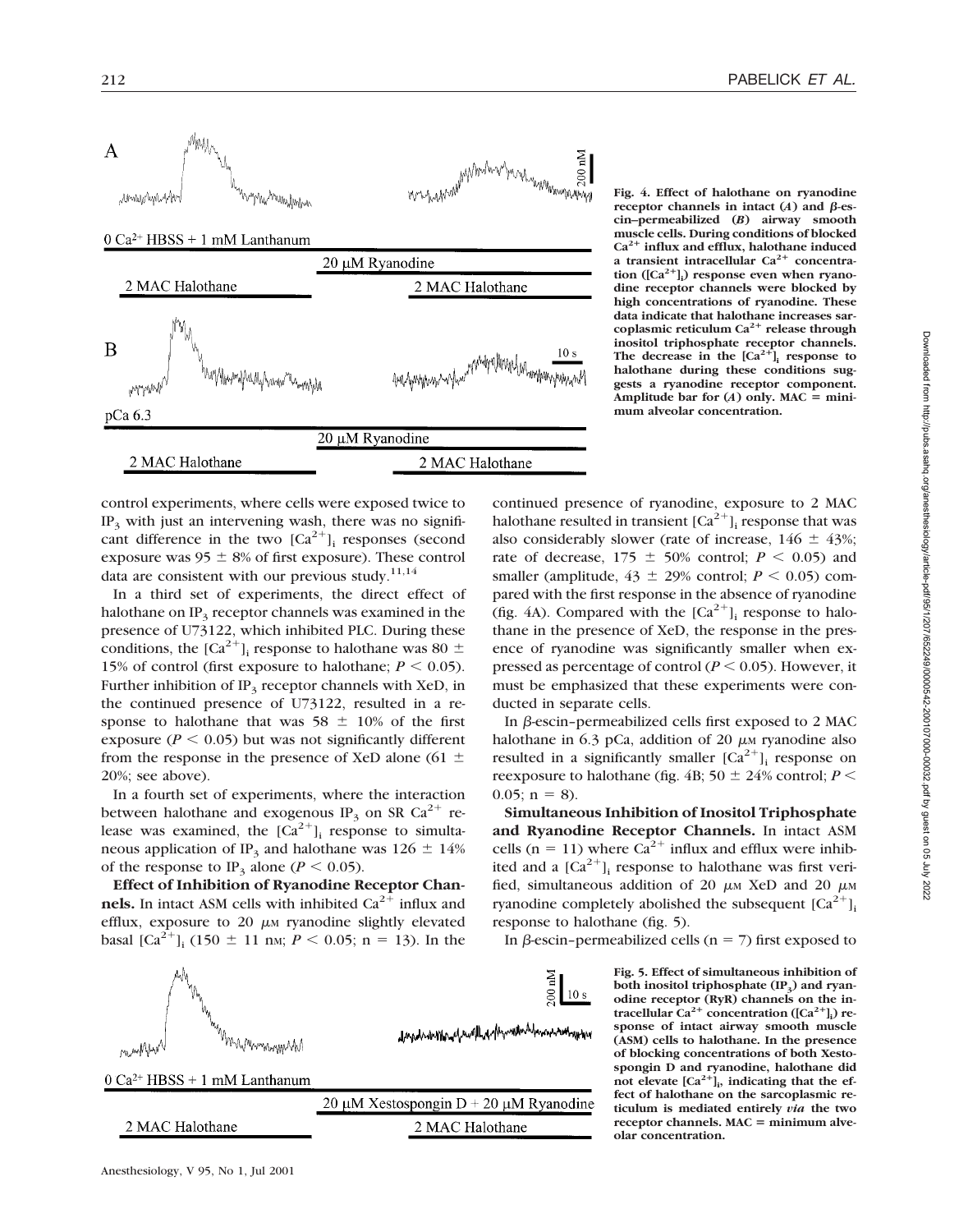2 MAC halothane in 6.3 pCa, addition of 20  $\mu$ M XeD and 20  $\mu$ M ryanodine also completely abolished the [Ca<sup>2+</sup>]<sub>i</sub> response to a subsequent reexposure to halothane (not shown). The effects of various inhibitors and their interactions with halothane in intact ASM cells are summarized in figure 6.

#### **Discussion**

The results of the current study demonstrate that a clinically relevant concentration of halothane affects  $[Ca^{2+}]$ <sub>i</sub> in ASM cells by decreasing SR  $Ca^{2+}$  content *via* increased leak through  $Ca^{2+}$  channels in the SR. Even in the absence of agonist activation, halothane increases  $IP<sub>3</sub>$  concentrations, partly by activating PLC in the plasma membrane. However, independent of this effect on IP<sub>3</sub>, halothane also increases SR  $Ca^{2+}$  leak through IP<sub>3</sub> receptor channels, which contributes to the depletion of SR  $Ca^{2+}$  content. Additional leak is induced by halothane effects on RyR channels.

#### *Methodologic Issues*

We used freshly dissociated ASM cells to examine the effects of halothane on  $[Ca^{2+}]$ <sub>i</sub> regulation. Variations in cell dissociation and dye loading, and inherent cellular differences, may introduce potential variability in the observed  $[Ca^{2+}]$ ; responses between cells and/or animals. However, in previous studies we determined that there were no significant differences in the coefficient of variation of  $[Ca^{2+}]$ ; responses of ASM cells within or across animals.<sup>14</sup> Furthermore, in the current experimental design, each cell served as its own control. Therefore, cellular variability was not considered to be a confounding issue.

A potential concern with the use of a nonratiometric  $Ca^{2+}$  indicator such as fluo-3 is that dye compartmental-



**Fig. 6. Summary of the effects of halothane on inositol triphosphate** *versus* **ryanodine receptor channels. Statistical comparisons** were made to the intracellular Ca<sup>2+</sup> concentration **([Ca2**<sup>1</sup>**]i ) response to the first exposure to halothane alone. Accordingly, the control for these interactions was a second exposure to halothane alone (first bar). § Significant (***P* **< 0.05) difference from first halothane exposure. ‡ Significant difference from exposure to Xestospongin D or ryanodine exposure alone.**

ization or bleaching may affect the observed  $[Ca^{2+}]_i$ responses. Furthermore, the apparent  $K_d$  of the dye may differ *in vitro versus in vivo* and furthermore may be cell-specific. Therefore, it was essential to perform an empiric calibration using ASM cells and the confocal microscope used in the current study. The reliability of the calibration technique is indicated by relatively small variations in basal  $\left[Ca^{2+}\right]_i$  across cells obtained on different days.

The current study focused only on halothane effects at the level of the SR, while recognizing that additional effects on mechanisms such as  $Ca^{2+}$  influx and efflux are possible. Indeed, there is already considerable evidence in the literature that the decrease in  $[Ca^{2+}]$ <sub>i</sub> by halothane involves inhibition of  $Ca^{2+}$  influx<sup>1-3</sup> through voltagegated L-type  $Ca^{2+}$  channels.<sup>3,5</sup> However, these effects could not have contributed to the observed  $[Ca^{2+}]$ <sub>i</sub> responses because all experiments were conducted during conditions of blocked influx and efflux. $3.5$ 

## *Effect of Halothane on Inositol Triphosphate Levels*

In ASM cells, muscarinic receptors are coupled to G proteins that activate plasma membrane PLC, which catalyzes hydrolysis of membrane-associated phosphatidylinositol bisphosphate to  $IP_3$  and diacylglycerol. The elevation in  $IP_3$  levels after acetylcholine stimulation and its inhibition by U73122 are therefore consistent with activation of PLC. Agonist-induced  $IP_3$  is metabolized *via* specific phosphatases. Metabolism of  $IP_3$  may be regulated by other mechanisms such as protein kinase  $C<sub>1</sub><sup>26</sup>$ which has been thought to inhibit agonist-induced  $IP<sub>3</sub>$ either by inhibition of PLC or activation of phosphatases, or by protein kinase  $A^{26}$  acting in a similar fashion. After elevation of IP<sub>3</sub>, release of  $Ca^{2+}$  occurs *via* IP<sub>3</sub>-gated receptor channels of the SR. Previous studies have shown that the  $IP_3$  receptor channel displays a bellshaped dependence on the level of  $[Ca^{2+}]$ <sub>i</sub> itself,<sup>27,28</sup> such that at a fixed concentration of IP<sub>3</sub>,  $Ca^{2+}$  conductance is low when  $[Ca^{2+}]$ , is also low, but conductance increases with increasing  $[Ca^{2+}]$ <sub>i</sub> to a point. Accordingly, during unstimulated conditions, there is only a low, background level of  $Ca^{2+}$  release through IP<sub>3</sub> receptor channels.

Exposure to halothane resulted in marked elevation of  $IP<sub>3</sub>$  concentrations in ASM cells. In this regard, it is of significance that inhibition of PLC by U73122, which should theoretically blunt any halothane effects on PLC *per se*, resulted in an extremely small effect on the halothane-induced elevation of  $IP_3$  concentrations. These data suggest that, in addition to an effect on PLC itself, halothane may also influence the activity of other regulatory mechanisms such as phosphatases, thus altering the time course of  $IP_3$  formation and degradation. For example, previous studies have demonstrated that halothane can inhibit the effects of PKC in smooth muscle. Accordingly, PKC-modulated degradation of  $IP<sub>3</sub>$  may be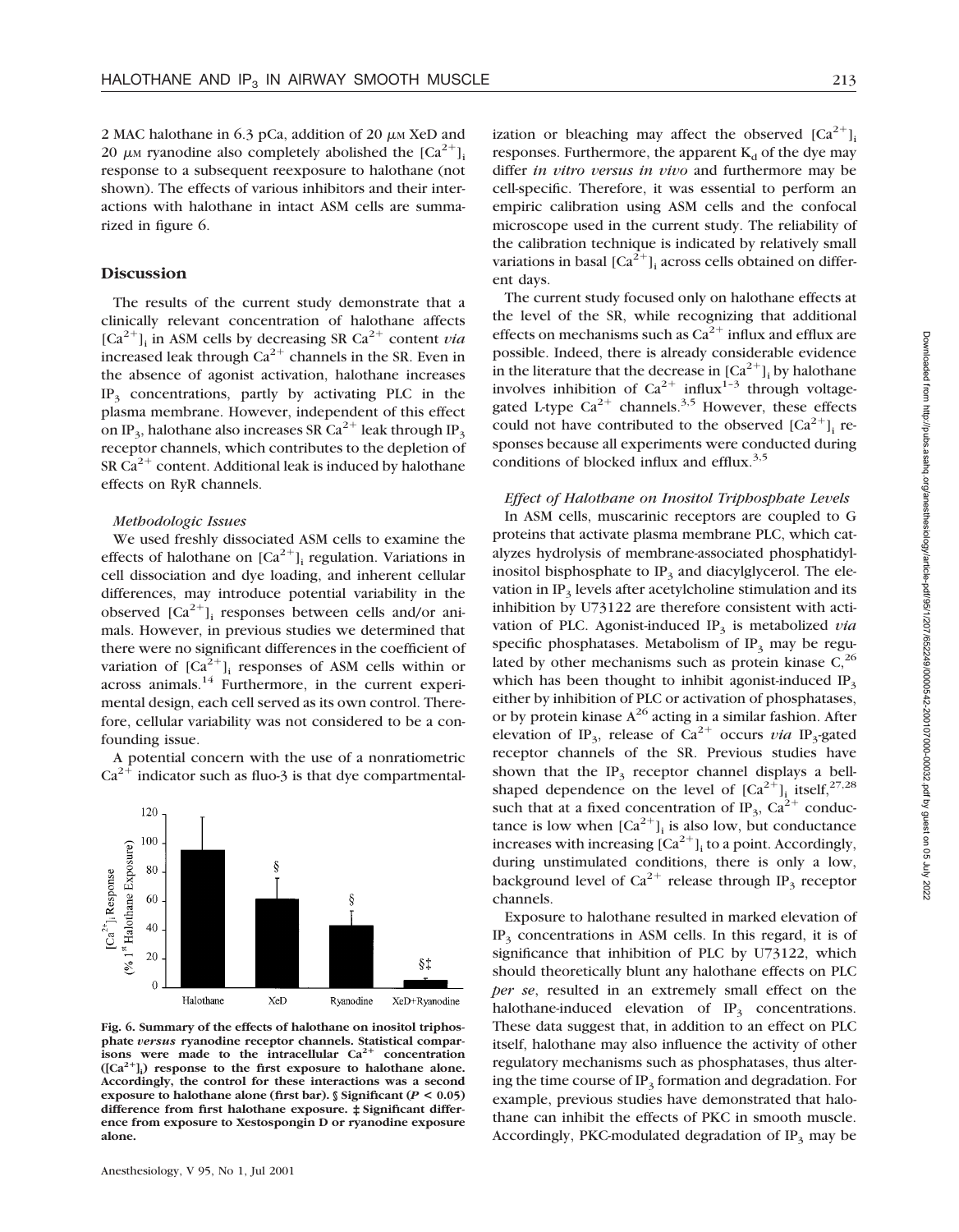delayed in the presence of halothane, resulting in continued elevation of  $IP_2$  concentrations even when PLC is inhibited by U73122. Whether halothane affects these specific intracellular regulatory mechanisms remains to be determined.

The increase in  $IP_3$  concentrations induced by halothane may have a complex effect on  $[Ca^{2+}]$ <sub>i</sub> regulation in the cell. On the one hand, elevated  $IP<sub>3</sub>$  concentrations may induce SR  $Ca^{2+}$  release, thus partially accounting for the transient  $[Ca^{2+}]$ ; response observed in single ASM cells. On the other hand, increased  $IP<sub>3</sub>$  concentrations will lead to faster inactivation of the  $IP_3$  receptor channel, especially if  $[Ca^{2+}]$ <sub>i</sub> is also somewhat elevated, as with concurrent acetylcholine stimulation (see review by Taylor<sup>28</sup> on the interaction between  $[Ca^{2+}]_i$  and IP<sub>3</sub> receptor function). Such inactivation would inhibit subsequent SR  $Ca^{2+}$  release, resulting in ASM relaxation.

The halothane-induced elevation in  $IP<sub>3</sub>$  concentrations observed in the current study sharply contrasts with the findings of Yamakage *et al.*<sup>7</sup> In that study using canine ASM, halothane was found to decrease  $IP_3$  concentrations in the presence of muscarinic stimulation with carbachol. The reasons underlying this discrepancy are not entirely clear but may be related either to species differences in the sensitivity of the  $IP_3$  regulatory mechanisms to anesthetics, including PLC *versus* phosphatase activities, or to anesthetic concentrations (approximately  $0.45$  mm in the current study *vs.*  $0.75-1.15$  mm in the study by Yamakage *et al.*<sup>7</sup> ). Furthermore, in the study by Yamakage *et al.*, the time course of examining  $IP<sub>3</sub>$  concentrations was also more extended compared with the current study. It is entirely possible that with prolonged exposure to halothane,  $IP<sub>3</sub>$  concentrations are indeed reduced. However, the focus of the current study was the immediate time period after acetylcholine exposure, which was consistent with time course of acetylcholineinduced  $[Ca^{2+}]$ <sub>i</sub> oscillations in our previous study.<sup>14</sup> Indeed, other studies have shown that halothane induces formation of IP<sub>3</sub> in neuroblastoma cells<sup>29</sup> and erythrocytes.<sup>30</sup> Furthermore, our comparisons have been performed both in the presence and absence of muscarinic stimulation.

# *Effect of Halothane on Intracellular Ca*<sup>2+</sup> *Concentration*

The transient  $[Ca^{2+}]$ <sub>i</sub> response of both intact and  $\beta$ -escin–permeabilized ASM cells to halothane is consistent with previous evidence from other tissues such as pituitary cells, $8$  cardiac muscle, $6,31$  vascular smooth muscle,<sup>32,33</sup> and our recent study on ASM.<sup>14</sup> Because all of the experiments in this study were performed under conditions where both  $Ca^{2+}$  influx and efflux across the plasma membrane were blocked, the results clearly indicate that the elevation in  $[Ca^{2+}]$ <sub>i</sub> is caused by SR  $Ca^{2+}$ release. The current study demonstrates that the decrease in SR Ca<sup>2+</sup> content is mediated by increased  $Ca^{2+}$ leak through both  $IP_3$  receptor and RyR channels.

In a recently published study, we demonstrated that clinically relevant concentrations of halothane affect acetylcholine-induced  $[Ca^{2+}]$ <sub>i</sub> oscillations in ASM cells.<sup>14</sup> We had previously established that acetylcholine-induced  $[Ca^{2+}]$ <sub>i</sub> oscillations represent repetitive SR  $Ca^{2+}$ release and reuptake, where initiation of oscillations is dependent on  $Ca^{2+}$  release through IP<sub>3</sub> receptor channels, but sustenance of oscillations occurs through  $Ca^{2+}$ induced  $Ca^{2+}$  release mechanisms *via* RyR channels.<sup>11,12,15</sup> The amplitude of  $[Ca^{2+}]$ <sub>i</sub> oscillations thus represented SR  $Ca^{2+}$  content, and the frequency represented Ca<sup>2+</sup>-induced Ca<sup>2+</sup> release sensitivity. We found that halothane decreases both the amplitude and frequency of the oscillations and therefore decreases SR  $Ca^{2+}$  content and reduces the sensitivity for  $Ca^{2+}$ -induced  $Ca^{2+}$  release. However, the mechanisms underlying halothane effects on the SR were not examined.

The current study demonstrates a direct effect of halothane on  $Ca^{2+}$  release through IP<sub>3</sub> receptors in ASM. This is supported by the interactions between PLC inhibition *via* U73122 and  $IP_3$  receptor channel blockage with XeD. Clearly, part of the  $[Ca^{2+}]$ <sub>i</sub> response to halothane does occur because of elevated  $IP<sub>3</sub>$  concentrations alone, as indicated by the decreased  $[Ca^{2+}]$ , response in the presence of U73122. However, the fact that XeD produces further decrement in the  $[Ca^{2+}]$ <sub>i</sub> response indicates a direct effect on the  $IP<sub>3</sub>$  receptor channels. Halothane-induced SR Ca<sup>2+</sup> release through IP<sub>3</sub> receptor channels has been previously demonstrated in pituitary cells.8 On the other hand, other studies in different cell systems have found that halothane inhibits the  $[Ca^{2+}]_i$ response to agonists known to work predominantly *via* the IP<sub>3</sub> mechanism.<sup>34-36</sup> These differing results may be related to a number of factors, including the type of  $IP<sub>3</sub>$ receptor channel involved and the relative sensitivities of the channel to IP<sub>3</sub> itself *versus* halothane (given the fact that  $IP_3$  concentrations are also differentially affected).

Another major finding in the current study was the effect of halothane on SR  $Ca^{2+}$  release through RyR channels, resulting in decreased SR  $Ca^{2+}$  content. These data are also consistent with our previous study on halothane effects on acetylcholine-induced  $[Ca^{2+}]$ , oscillations, $14$  which involve repetitive release through these channels.11,15 Our data are also consistent with studies in cardiac muscle,  $6,9,31$  skeletal muscle,  $37$  and vascular smooth muscle $33,34$  demonstrating that volatile anesthetics increase SR  $Ca^{2+}$  leak through RyR channels. Therefore, it is likely that halothane-induced  $Ca^{2+}$  release through RyR channels also contributes to ASM relaxation *via* decreased SR  $Ca^{2+}$  content.

In addition to a direct effect on the RyR channel itself, halothane may have effects on upstream  $[Ca^{2+}]$ ; regulatory mechanisms. In ASM cells, acetylcholine stimulation